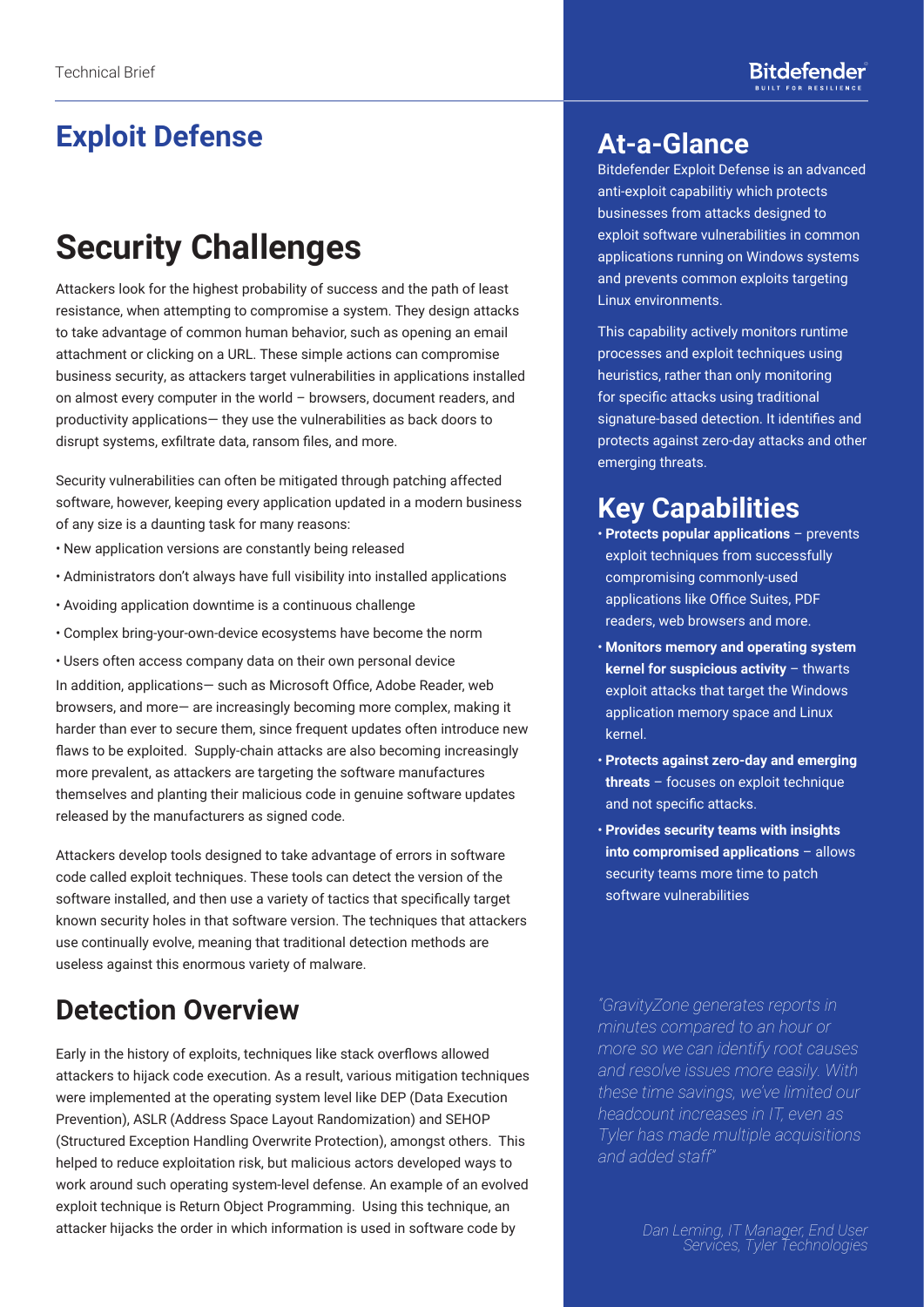manipulating the structure that stores the informaton in memory. The attacker is able to bypass the operating system defenses in most scenarios except for executables with very strict restrictions for running. By compromising legitimate applications, these types of attacks typically go undetected by standard antivirus solutions



**Figure 1.1:** A zero-day exploit is used to target a specific, unpatched version of Microsoft® Word, which allows an attacker to access the system and steal valuable data from the victim. With Bitdefender Exploit Defense, the malicious script execution is detected and the process terminated, preventing the exploit from succeeding.

## **Response Overview**

GravityZone Exploit Defense monitors for exploitation attempts using a heuristic model. Instead of relying on signature detection, our model inspects for rules and algorithms associated with exploit techniques. This allows us to detect specific exploits that have been seen in the past, and unknown, or zero-day attacks --newly developed exploits without prescedent. The capability uses realtime threat intelligence from Bitdefender Labs, which is sourced from hundreds of millions of sensors globally and continuously identifies emerging exploit techniques and updates our heuristic detections.

Exploit Defense can block calls to API functions that allow malicious code to run with elevated privileges. Our advanced antiexploit technology can obstruct Visual Basic scripts and can scan Flash objects in memory for exploits. It can detect and block the creation of child processes from Microsoft Word and other productivity applications. Exploit Defense can detect applications trying to read the memory from the Windows Local Security Authority Server Service (LSASS) that stores passwords, pins, access tokens, and other credential information.

Bitdefender also protects against kernel-mode, post-exploitation attempts in Linux environments that can allow an unprivileged local user to gain write access to read-only memory spaces, giving the attacker elevated access to the system. These are just a few examples of the exploit techniques Bitdefender is capable of detecting to prevent new or zero-day attacks

#### **Exploit Prevention**

When Bitdefender detects behavior associated with an exploit, the offending process can be terminated to protect the vulnerable application or the activity can be reported as an incident for investigation.

With Bitdefender Endpoint Detection and Response (EDR) -- included with GravityZone Business Security Enterprise and also available as a standalone solution -- an incident record is generated when an exploit attempt is detected. Security teams can then review the results of our automated root cause analysis to understand the user and system behavior that led to the detected exploit.

Using Bitdefender EDR, IT and security teams can perform actions such as isolating the affected machine while they perform their investigation and, when combined with Bitdefender's Patch Management, can patch the vulnerable application with a simple click of a button.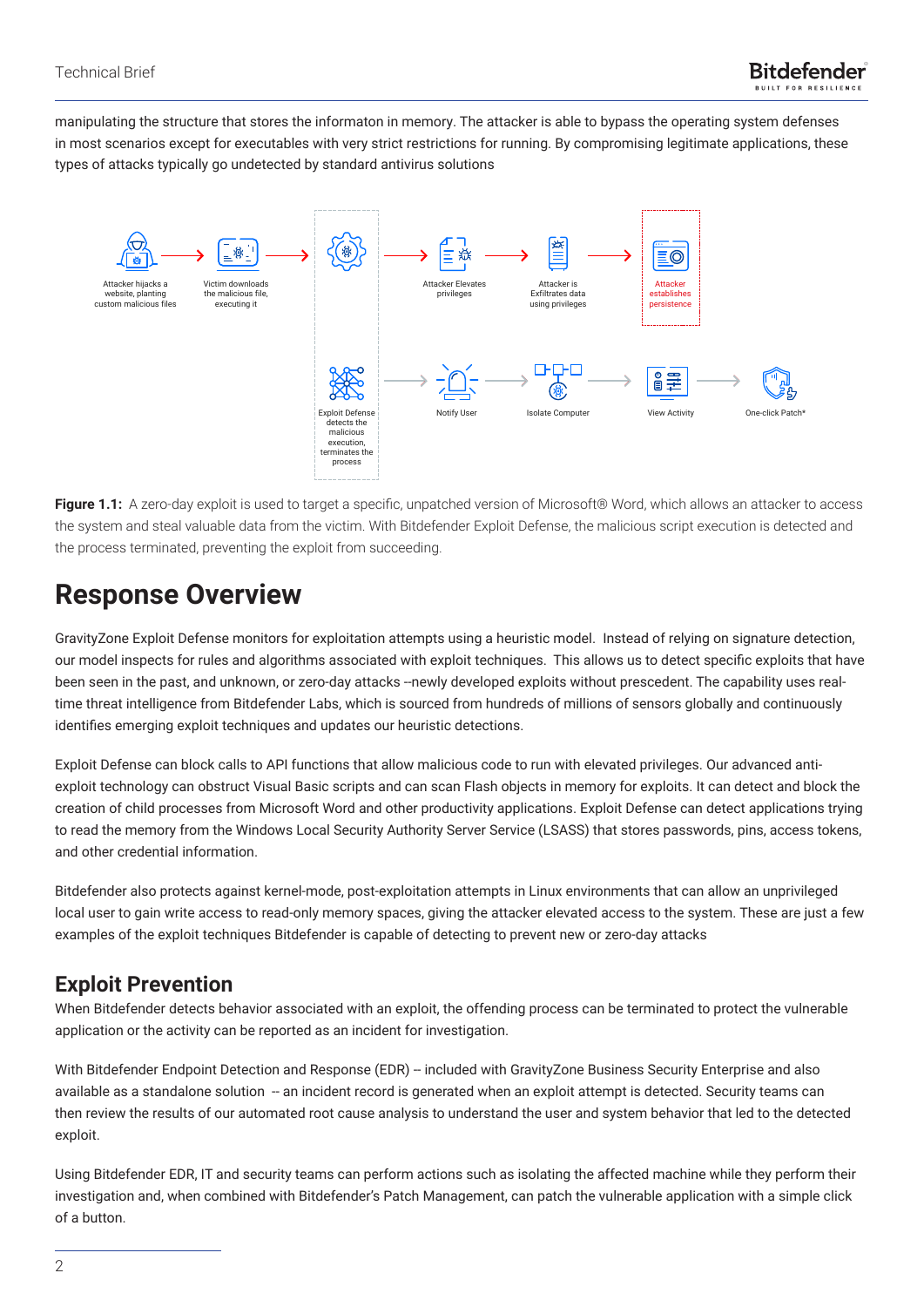



**Figure 2.1:** Bitdefender EDR enables security teams to review the critical path of an exploit attack, providing full visibility into compromised software. Teams can then isolate the host until the investigation is complete and also patch the vulnerable software with a simple press of a button

#### **Memory Space Protection**

Exploit Defense continuously monitors process memory space by running structural analysis during key execution points. Structural analysis allows us to understand the overall functionality of the system and how its designed to behave. By doing this, Exploit Defense thwarts malicious actors from pulling credentials by dumping the LSASS from memory to disk. Elevated privileges are required to access the LSASS data in memory. By moving the LSASS process to disk, this prevents the attacker from gaining the privileged access necessary to acquire this data. If an attempt is made to access this data from LSASS, Exploit Defense can report on the activity and immediately kill the process responsible for the behavior

| Antimalware<br><b>Details</b><br>On-Access<br>Application Name: *<br>Application Name<br>On-Execute<br>Processes Names: *<br>On-Demand<br>Processes Names<br><b>Hyper Detect</b><br><b>Advanced Anti-Exploit</b><br>Use the semicolon (;) to separate processes<br>Settings<br><b>Exploit Detection Techniques</b><br><b>Security Servers</b><br>All<br>Custom<br>Sandbox Analyzer<br>÷<br>÷<br>Firewall<br>÷<br>ROP Emulation V<br>Kill Process<br>٠<br>Network Protection<br>÷<br>ROP Stack Pivot V<br>Report Only<br>ر<br>٠<br>ROP Illegal Call V<br>✓<br>Kill Process<br>٠<br>Device Control<br>÷<br>ROP Stack Misaligned V<br>◡<br>Report Only<br>٠<br>÷<br>ROP Return To Stack V<br>Kill Process<br>✓<br>٠<br>÷<br>ROP Make Stack Executable V<br>Report Only<br>◡<br>٠<br>Encryption<br>÷<br>Flash Generic V<br>Report Only<br>◡<br>٠<br><b>Incidents Sensor</b><br>÷<br>Shellcode Execution V<br>Kill Process<br>$\div$<br>÷<br><b>Risk Management</b><br>Shellcode LoadLibrary UNC V<br>Report Only<br>ر<br>v | General                | ÷ | $\langle$ Back | Advanced Anti-Exploit Add Windows Application |
|------------------------------------------------------------------------------------------------------------------------------------------------------------------------------------------------------------------------------------------------------------------------------------------------------------------------------------------------------------------------------------------------------------------------------------------------------------------------------------------------------------------------------------------------------------------------------------------------------------------------------------------------------------------------------------------------------------------------------------------------------------------------------------------------------------------------------------------------------------------------------------------------------------------------------------------------------------------------------------------------------------------------|------------------------|---|----------------|-----------------------------------------------|
|                                                                                                                                                                                                                                                                                                                                                                                                                                                                                                                                                                                                                                                                                                                                                                                                                                                                                                                                                                                                                        | Q                      |   |                |                                               |
|                                                                                                                                                                                                                                                                                                                                                                                                                                                                                                                                                                                                                                                                                                                                                                                                                                                                                                                                                                                                                        |                        |   |                |                                               |
|                                                                                                                                                                                                                                                                                                                                                                                                                                                                                                                                                                                                                                                                                                                                                                                                                                                                                                                                                                                                                        |                        |   |                |                                               |
|                                                                                                                                                                                                                                                                                                                                                                                                                                                                                                                                                                                                                                                                                                                                                                                                                                                                                                                                                                                                                        |                        |   |                |                                               |
|                                                                                                                                                                                                                                                                                                                                                                                                                                                                                                                                                                                                                                                                                                                                                                                                                                                                                                                                                                                                                        |                        |   |                |                                               |
|                                                                                                                                                                                                                                                                                                                                                                                                                                                                                                                                                                                                                                                                                                                                                                                                                                                                                                                                                                                                                        |                        |   |                |                                               |
|                                                                                                                                                                                                                                                                                                                                                                                                                                                                                                                                                                                                                                                                                                                                                                                                                                                                                                                                                                                                                        |                        |   |                |                                               |
|                                                                                                                                                                                                                                                                                                                                                                                                                                                                                                                                                                                                                                                                                                                                                                                                                                                                                                                                                                                                                        |                        |   |                |                                               |
|                                                                                                                                                                                                                                                                                                                                                                                                                                                                                                                                                                                                                                                                                                                                                                                                                                                                                                                                                                                                                        | 的                      |   |                |                                               |
|                                                                                                                                                                                                                                                                                                                                                                                                                                                                                                                                                                                                                                                                                                                                                                                                                                                                                                                                                                                                                        | 結果                     |   |                |                                               |
|                                                                                                                                                                                                                                                                                                                                                                                                                                                                                                                                                                                                                                                                                                                                                                                                                                                                                                                                                                                                                        |                        |   |                |                                               |
|                                                                                                                                                                                                                                                                                                                                                                                                                                                                                                                                                                                                                                                                                                                                                                                                                                                                                                                                                                                                                        | Patch Management       |   |                |                                               |
|                                                                                                                                                                                                                                                                                                                                                                                                                                                                                                                                                                                                                                                                                                                                                                                                                                                                                                                                                                                                                        | ▫                      |   |                |                                               |
|                                                                                                                                                                                                                                                                                                                                                                                                                                                                                                                                                                                                                                                                                                                                                                                                                                                                                                                                                                                                                        | +1) Relay              |   |                |                                               |
|                                                                                                                                                                                                                                                                                                                                                                                                                                                                                                                                                                                                                                                                                                                                                                                                                                                                                                                                                                                                                        | ES Exchange Protection |   |                |                                               |
|                                                                                                                                                                                                                                                                                                                                                                                                                                                                                                                                                                                                                                                                                                                                                                                                                                                                                                                                                                                                                        | 6                      |   |                |                                               |
|                                                                                                                                                                                                                                                                                                                                                                                                                                                                                                                                                                                                                                                                                                                                                                                                                                                                                                                                                                                                                        | $\circ$                |   |                |                                               |
|                                                                                                                                                                                                                                                                                                                                                                                                                                                                                                                                                                                                                                                                                                                                                                                                                                                                                                                                                                                                                        | Storage Protection     |   |                |                                               |
|                                                                                                                                                                                                                                                                                                                                                                                                                                                                                                                                                                                                                                                                                                                                                                                                                                                                                                                                                                                                                        | 7/7                    |   |                |                                               |

Figure 2.2: Using simple-to-use policies, additional applications can be added to the Bitdefender Advanced Anti-Exploit monitoring pool